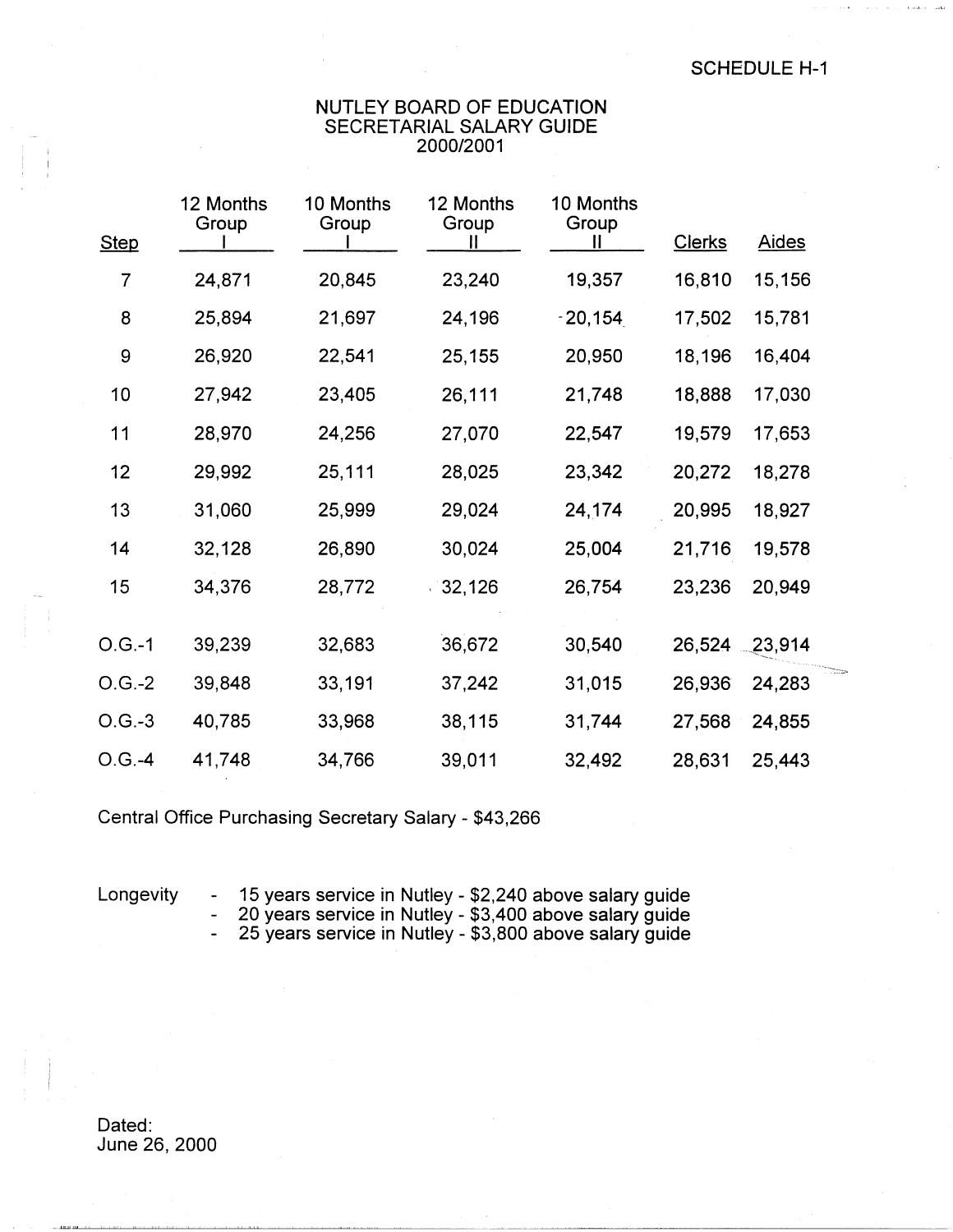## NUTLEY BOARD OF EDUCATION SECRETARIAL SALARY GUIDE 2001/2002

| <b>Step</b> | 12 Months<br>Group. | 10 Months<br>Group | 12 Months<br>Group | 10 Months<br>Group<br>Н | <b>Clerks</b> | <b>Aides</b> |
|-------------|---------------------|--------------------|--------------------|-------------------------|---------------|--------------|
| 7           | 25,403              | 21,291             | 23,737             | 19,772                  | 17,169        | 15,481       |
| 8           | 26,448              | 22,162             | 24,714             | 20,585                  | 17,877        | 16,118       |
| 9           | 27,496              | 23,023             | 25,693             | 21,398                  | 18,585        | 16,755       |
| 10          | 28,540              | 23,905             | 26,670             | 22,214                  | 19,292        | 17,394       |
| 11          | 29,590              | 24,775             | 27,649             | 23,029                  | 19,998        | 18,031       |
| 12          | 30,633              | 25,648             | 28,625             | 23,842                  | 20,706        | 18,669       |
| 13          | 31,725              | 26,556             | 29,645             | 24,691                  | 21,445        | 19,332       |
| 14          | 32,815              | 27,465             | 30,667             | 25,539                  | 22,180        | 19,997       |
| 15          | 35,112              | 29,388             | 32,813             | 27,327                  | 23,733        | 21,397       |
| O.G.2001    | 36,760              | 30,688             | 34,355             | 28,610                  | 24,848        | 22,402       |
| $O.G.-1$    | 40,506              | 33,738             | 37,857             | 31,527                  | 27,380        | 24,686       |
| $O.G.-2$    | 41,135              | 34,263             | 38,445             | 32,017                  | 27,806        | 25,068       |
| $O.G.-3$    | 42,102              | 35,065             | 39,346             | 32,769                  | 28,458        | 25,658       |
| $O.G. -4$   | 43,096              | 35,889             | 40,271             | 33,541                  | 29,556        | 26,265       |

Central Office Purchasing Secretary Salary - \$44,663

! !

Longevity - 15 years service in Nutley - \$2,240 above salary guide

- 20 years service in Nutley - \$3,400 above salary guide

- 25 years service in Nutley - \$3,800 above salary guide

Dated: June 26, 2000